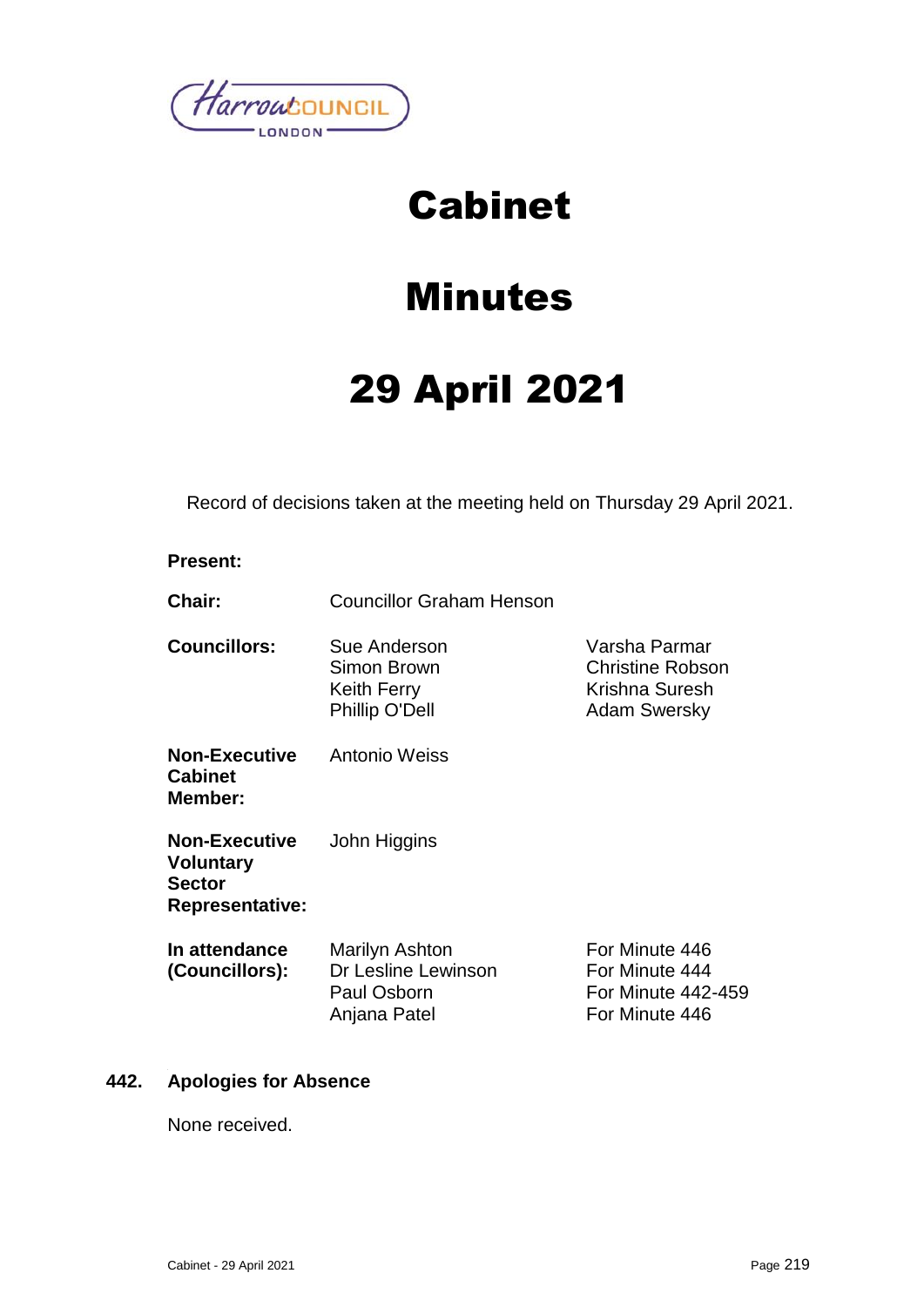# **443. Declarations of Interest**

**RESOLVED:** To note that the declaration of interests had been published on the Council website and that:

- (1) Councillor Varsha Parmar had declared a disclosable pecuniary interest in Item 4 – Public Questions, Item 5 – Councillor Questions and Item 8 – Recommendations from the Traffic Advisory and Road Safety Panel in that her husband worked for London Underground Limited. She would remain in the meeting by virtue of her dispensation;
- (2) Councillor Paul Osborn declared a non-pecuniary interest on that he lived in the West Harrow Low Traffic Neighbourhood area;
- (3) Councillor Sue Anderson declared a non-pecuniary interest on that she lived in a Low Traffic Neighbourhood area;
- (4) Councillor Simon Brown declared a non-pecuniary interest on that he lived in a Low Traffic Neighbourhood (LTN02) area; and
- (5) Councillor Krishna Suresh declared a non-pecuniary interest on that he lived in a North Harrow Low Traffic Neighbourhood area.

#### **444. Petitions**

**RESOLVED:** To note that the following petitions had been received:

(1) Councillor Dr Lesline Lewinson presented a petition on behalf of Grove Road and Northumberland Road residents, containing 129 signatures, requesting improved road safety and crime reduction in the area.

**RESOLVED:** That the petition be received and referred to the Corporate Director of Community for consideration.

(2) Mr Michal Asid, presented a petition on behalf of South Hill Grove residents, containing 24 signatures, requesting the planting of new trees in the local area.

**RESOLVED:** That the petition be received and referred to the Corporate Director of Community for consideration.

#### **445. Public Questions**

**RESOLVED:** To note that 13 public question had been received and responded to and the recording would be placed on the website.

#### **446. Councillor Questions**

**RESOLVED:** The Councillor Questions were responded to and the recording would be placed on the Council's website.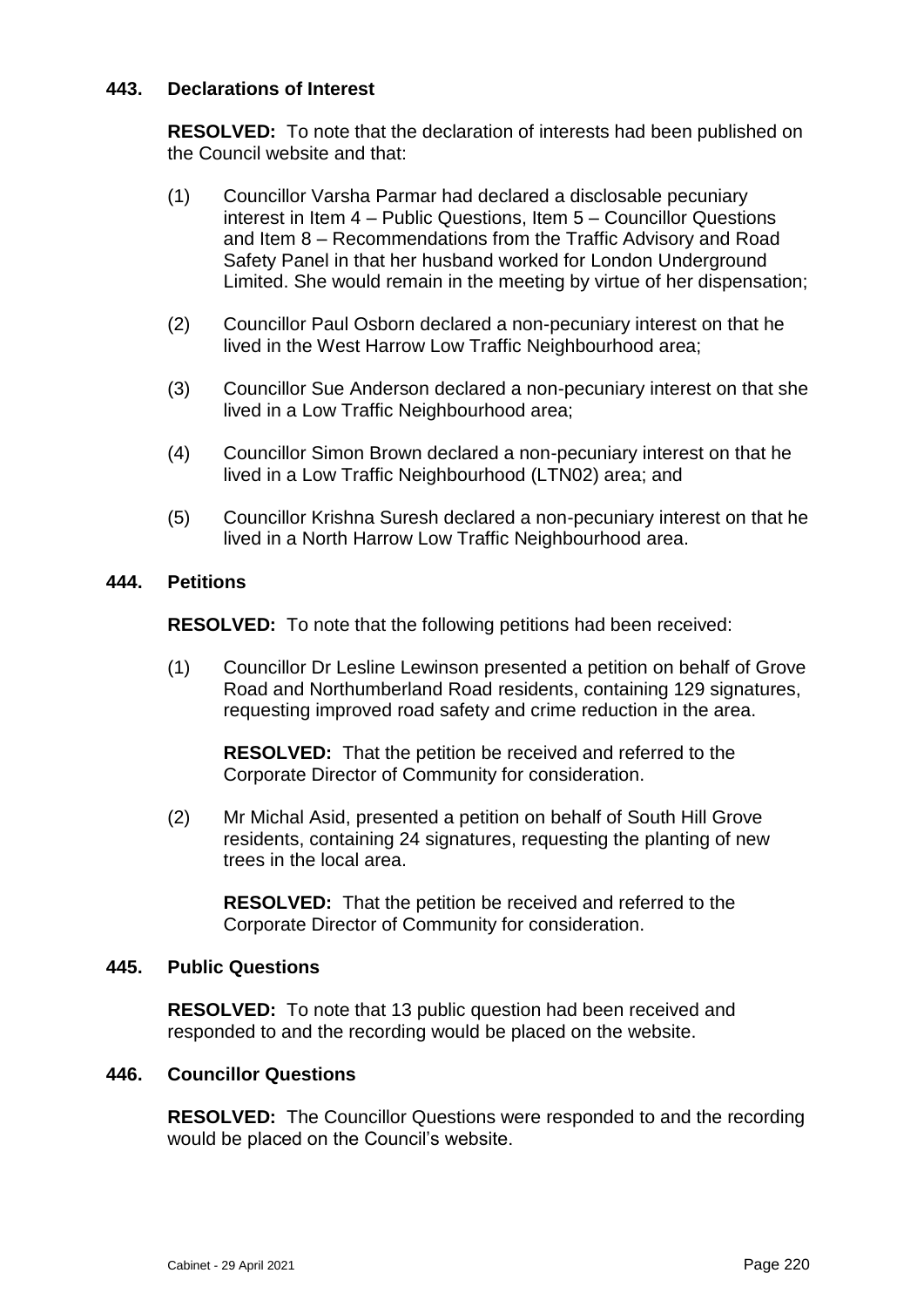# **447. Key Decision Schedule April - June 2021**

Cabinet noted that the report on "The Council's Accommodation Strategy and the Harrow New Civic Centre" and "Treasury Management - Shared Service Arrangement with the Greater London Authority (GLA)" had been deferred to the May Cabinet meeting.

Cabinet also agreed that the recommendations from the Traffic Advisory and Road Safety Panel (TARSAP), which had not been included in the latest Key Decision Schedule, be considered at tonight's meeting for the urgency reasons set out in the published public notice.

**RESOLVED:** To note the contents of the Key Decision Schedule for the period April – June 2021.

## **448. Progress on Scrutiny Projects**

**RESOLVED:** To receive and note the current progress of the scrutiny reports.

## **449. Covid-19 Update**

Having agreed to vary the order of business, Cabinet received a presentation from the Chief Executive, which provided a strategic update on Covid-19 case levels across the borough, the Council's role, vaccination progress and plans for future recovery. Acknowledging the impact on organisational capacity and staff resilience throughout this challenging period, it was

**RESOLVED:** That the verbal update and accompanying presentation from the Chief Executive be noted.

## **450. Reference from the Overview and Scrutiny Committee - Shared Services Scrutiny Review**

**RESOLVED:** To receive and note the current progress of the scrutiny reports.

# **Resolved Items**

#### **451. The Streetspace LTN six-month review**

# **Resolved to RECOMMEND(To Cabinet)**

That

- (1) the schemes be removed with immediate effect;
- (2) the Corporate Director of Community, following consultation with the Portfolio Holder for Environment:
	- a. worked towards introducing speed reductions in roads and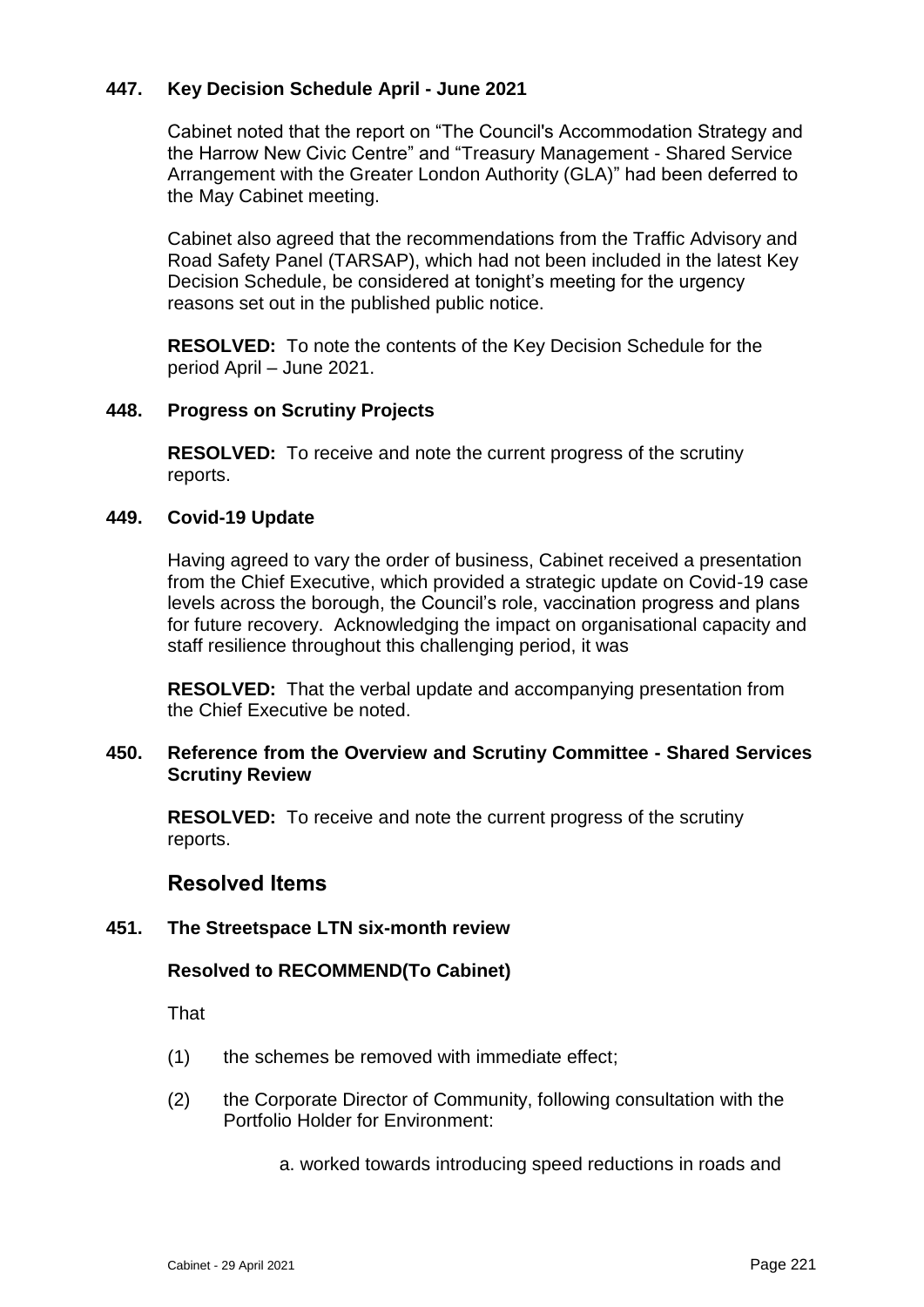streets with identified road safety issues where budget and enforcement constraints allow;

- b. conducted a review of the Francis Road width restriction.
- (3) the Corporate Director of Community, following consultation with the Portfolio Holder for Environment , reviewed the Council capital programme in order to ring-fence dedicated additional funding to promote relevant walking, cycling and road safety measures and schemes.

**Reason for Recommendations:** The four schemes were implemented in October 2020 on an experimental basis for 6-months in neighbourhoods with longstanding and ongoing concerns around safety, speeding and high levels of traffic and pollution to test the effects of Low Traffic Neighbourhoods (LTNs) in the four areas.

The details in the report highlighted that whilst the residential roads within the LTN had benefitted from reduced levels of traffic, speeding and vehicle damage, surrounding roads had experienced an increase in levels of traffic, longer journey times and waiting times at junctions, and increased vehicle emissions thereby reducing air quality.

With the need for social distancing to continue for the longer-term, alongside the return of schools and easing of lockdown restrictions it was expected that levels of car usage would remain high, if not increase, in the short term, thereby putting further strain on the highways and junctions, and further impacting air quality for those residing on these already busy roads.

The engagement and consultation over the experimental six-month period had highlighted that a strong majority did not agree with the LTNs, did not feel that they were working, and did not agree with the proposal to retain the LTNs using ANPR and virtual permits.

The original Transport for London (TfL) funding for the schemes had been exhausted and any new scheme would require new funding. In respect of the considered option of using of Automatic Number Plate Recognition (ANPR) cameras there would be a capital purchase cost of £172,000, in addition to this would be the full year operational costs of £93,500. There was no funding for this option in the Parking Services budget.

There remained support from residents to retain the 20mph speed limit introduced as part of the LTNs and the need to ensure the Francis Road width restriction met the requirements of reducing large vehicular traffic and through traffic.

# **452. The Streetspace Cycle lane six-month review**

# **RESOLVED:** That

(1) the schemes be removed with immediate effect;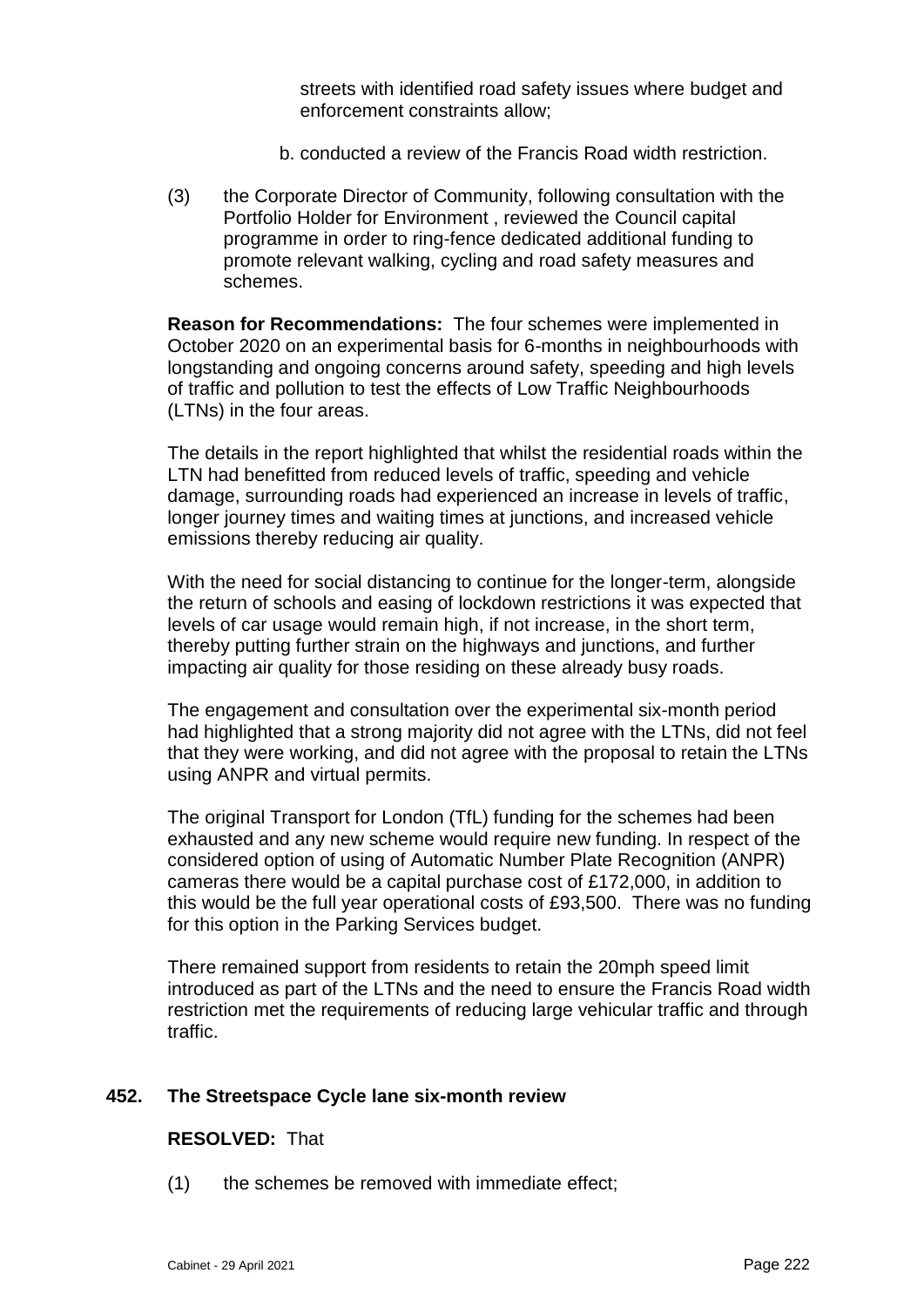- (2) the Corporate Director of Community, following consultation with the Portfolio Holder for Environment, worked towards:
	- o a review of the strategy with all stakeholders to create the infrastructure in Harrow that could be improved and expanded, including quiet ways, to create a seamless cycle link across the borough and report back to TARSAP in three months;
	- o introduce speed reductions on Honeypot Lane and Uxbridge Road where budget and enforcement constraints allow.
- (3) the Corporate Director of Community, following consultation with the Portfolio Holder for Environment, reviewed the Council capital programme in order to ring-fence dedicated additional funding to promote relevant walking, cycling, road safety measures, cycling facilities and schemes.

**Reason for Decision:** The three schemes were implemented in October 2020 on an experimental basis for 6-months to test the effects of Strategic Cycle lanes in three areas.

The schemes were funded on the condition that we only used the Transport for London (TfL) design criteria, which wasn't Harrow specific and therefore didn't account for any local conditions.

Therefore, post implementation the schemes had clearly demonstrated that they weren't the option best suited to Harrow and that alternative designs for any future cycle scheme fully accounted for local conditions.

The TfL funding had been exhausted and therefore any new scheme would require new funding which was not currently available from within existing budgets.

With the need for social distancing to continue for the longer-term, alongside the return of schools and easing of lockdown restrictions it was expected that levels of car usage will remain high, if not increase, in the short term, thereby putting further strain on the highways and junctions.

The engagement and consultation over the experimental six-month period have highlighted that a majority did not agree with the design of the cycle lanes and had clearly indicated that they were not working for all users.

There remained support from residents and Ward Councillors to retain the 30MPH speed limit introduced as part of the cycle lanes schemes on Honeypot Lane and Uxbridge Road.

**Alternative Options Considered and Rejected:** As set out in the report.

**Conflict of Interest relating to the matter declared by Cabinet Member/Dispensation Granted:** None.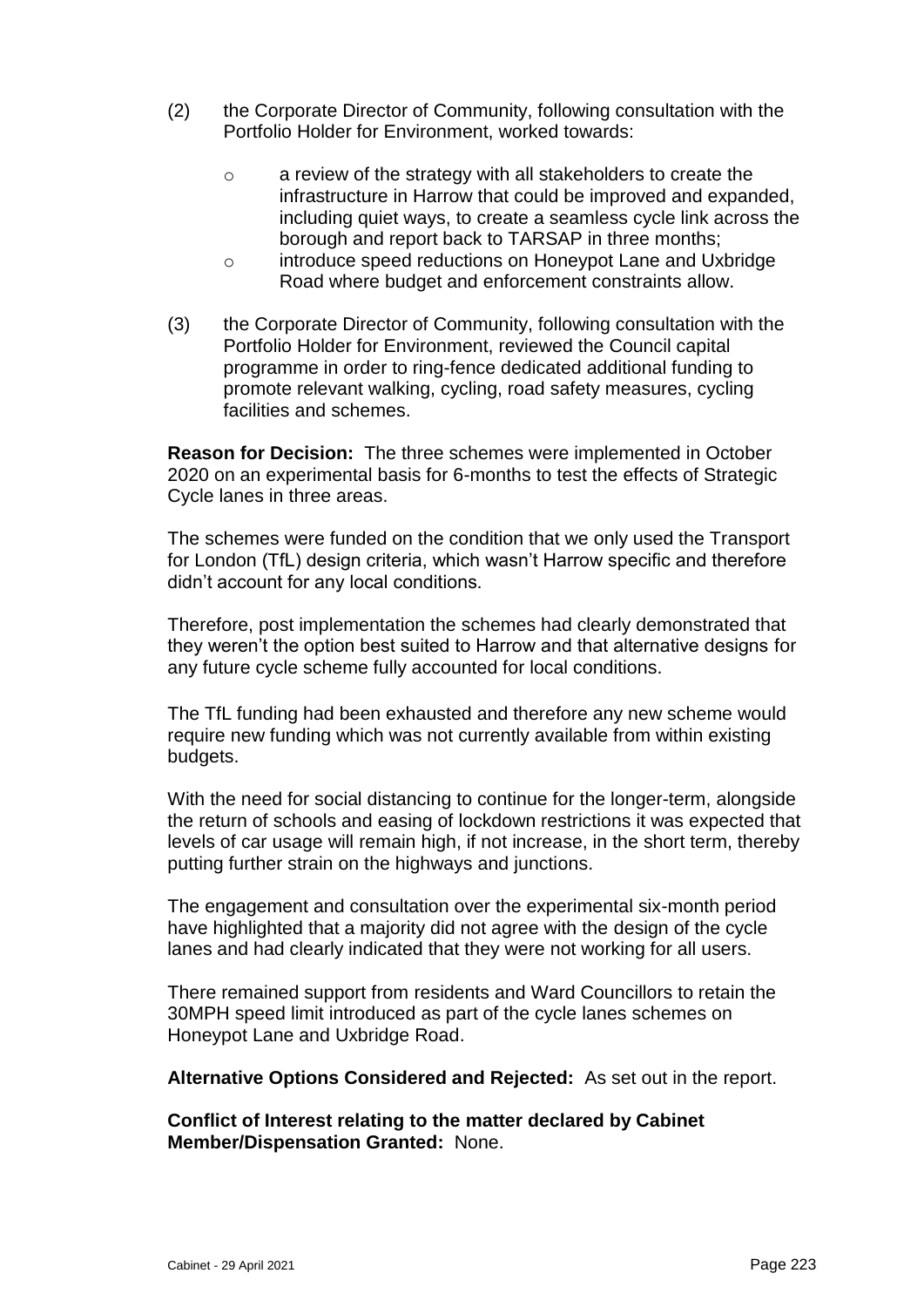# **453. The Streetspace School Streets six-month review**

## **RESOLVED:** That

- (1) the experimental trials of the school streets schemes be continued until month 12 of the 18 months;
- (2) a full report be submitted to TARSAP on the progress of the experimental trials in order that the future of the schemes could be considered.
- (3) the Corporate Director of Community, following consultation with the Portfolio Holder for Environment, collated an action plan on learning from the negative consultation feedback to date and took relevant steps to directly address the main issues and problems associated with the School Street programme introduction in the local surrounding areas.

**Reason for Decision:** To continue to evaluate the performance of the school streets schemes over the 18-month experimental period.

**Alternative Options Considered and Rejected:** As set out in the report.

**Conflict of Interest relating to the matter declared by Cabinet Member/Dispensation Granted:** None.

## **454. Renewal of the Additional Licensing Scheme for Houses in Multiple Occupation**

#### **RESOLVED:** That

- (1) the outcome of the consultation be noted and the proposed Additional Licensing Scheme to license Houses in Multiple Occupation (HMOs) of any number of storeys occupied by three or more unrelated people be agreed;
- (2) the Designation be made on 6 May 2021, to come into force on 6 August 2021 after the statutory 3-month period required by The Licensing and Management of Houses in Multiple Occupation and Other Houses (Miscellaneous Provisions) (England) Regulations 2006, be agreed;
- (3) the Head of Community & Public Protection, following consultation with the Portfolio Holder for Environment and Equalities, be authorised to take all steps necessary to publicise, commence and administer the scheme including the issuing and amending of licences;
- (4) the Corporate Director Community, following consultation with the Portfolio Holder for Environment and Equalities, be authorised to amend and approve licensing conditions.

# **Reason for Decision:**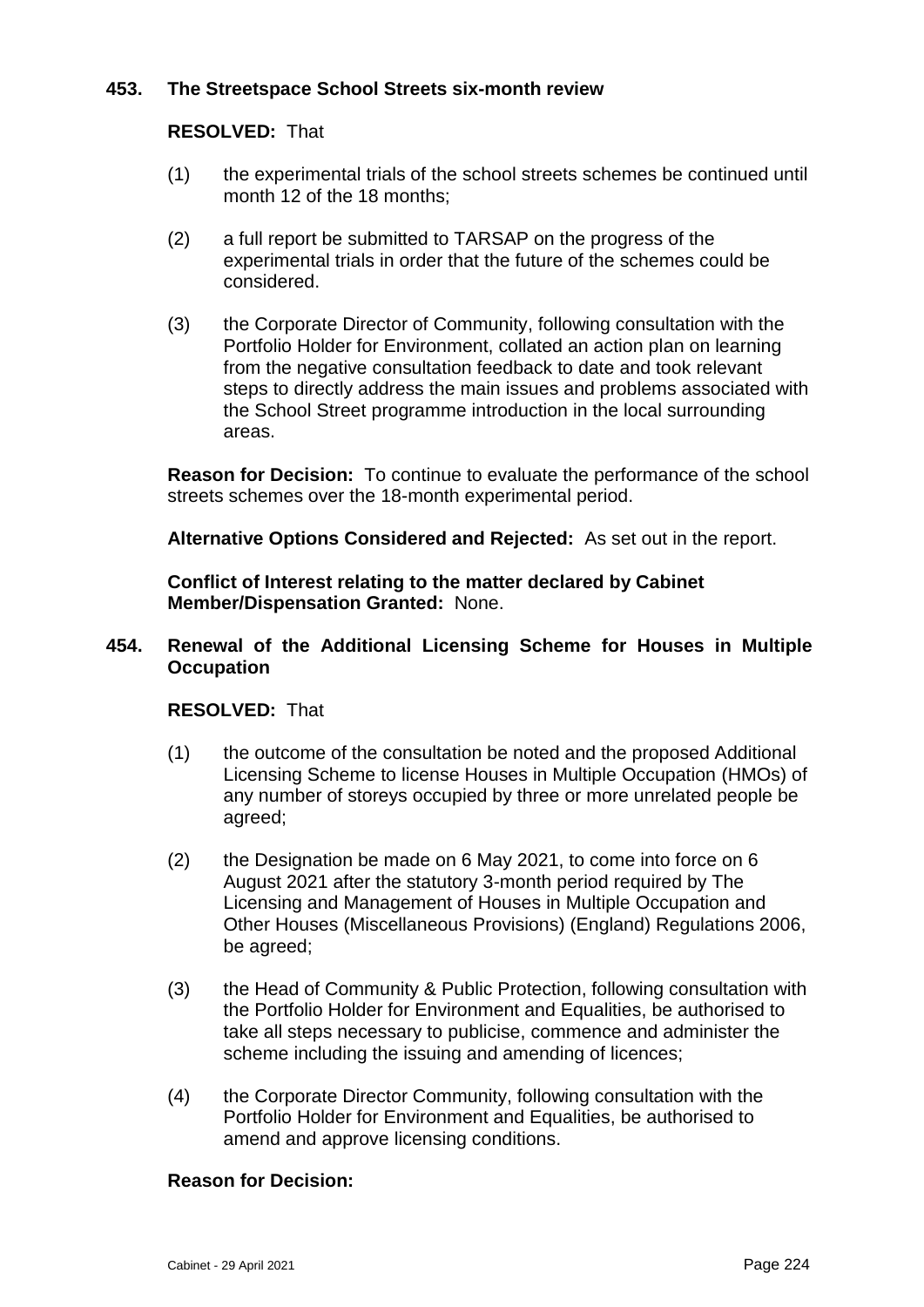- Obtaining approval would enable the Council to deal effectively with complaints relating to issues such as overcrowding, anti-social behaviour, overflowing bins, lack of fire safety and amenities.
- Licensing conditions would ensure landlords compliance and therefore benefit tenants and neighbours alike.
- Having the scheme would fit in with the overall policy of the Council to address private rented sector premises to ensure standards were met, in line with the use of Mandatory HMO and Selective Licensing.
- As the majority of the housing stock and HMO's in the borough were two storey properties and not subject to mandatory licensing, additional licensing would enable the Council to better protect the health, safety and welfare of the occupants.

**Alternative Options Considered and Rejected:** As set out in the report.

**Conflict of Interest relating to the matter declared by Cabinet Member/Dispensation Granted:** None.

# **455. Building Maintenance Covering Planned Preventative Maintenance /Compliance and Minor Works**

**RESOLVED:** That

- (1) the commencement of the re-procurement of two frameworks to deliver property maintenance minor works schemes as part of the Council's planned and reactive maintenance works, and the planned and preventative maintenance be agreed;
- (2) the Corporate Director of Community, following consultation with the Portfolio Holder Environment and Equalities, the Portfolio Holder for Finance and Resources and the Director of Finance, be authorised to finalise the procurement and award of the contract/s and the operational implementation of the frameworks once contracts had been awarded by the Interim Divisional Director of Environmental Services.

**Reason for Decision:** To provide an efficient and compliant procurement route for the award of building, repair, PPM and decoration works across the Corporate estate and schools, to ensure the Council fulfilled its statutory responsibilities for maintaining its buildings and related assets.

**Alternative Options Considered and Rejected:** As set out in the report.

**Conflict of Interest relating to the matter declared by Cabinet Member/Dispensation Granted:** None.

# **456. Delay to the Implementation of the IT System Dynamics**

Having noted the confidential appendices to the report, Cabinet

**RESOLVED:** That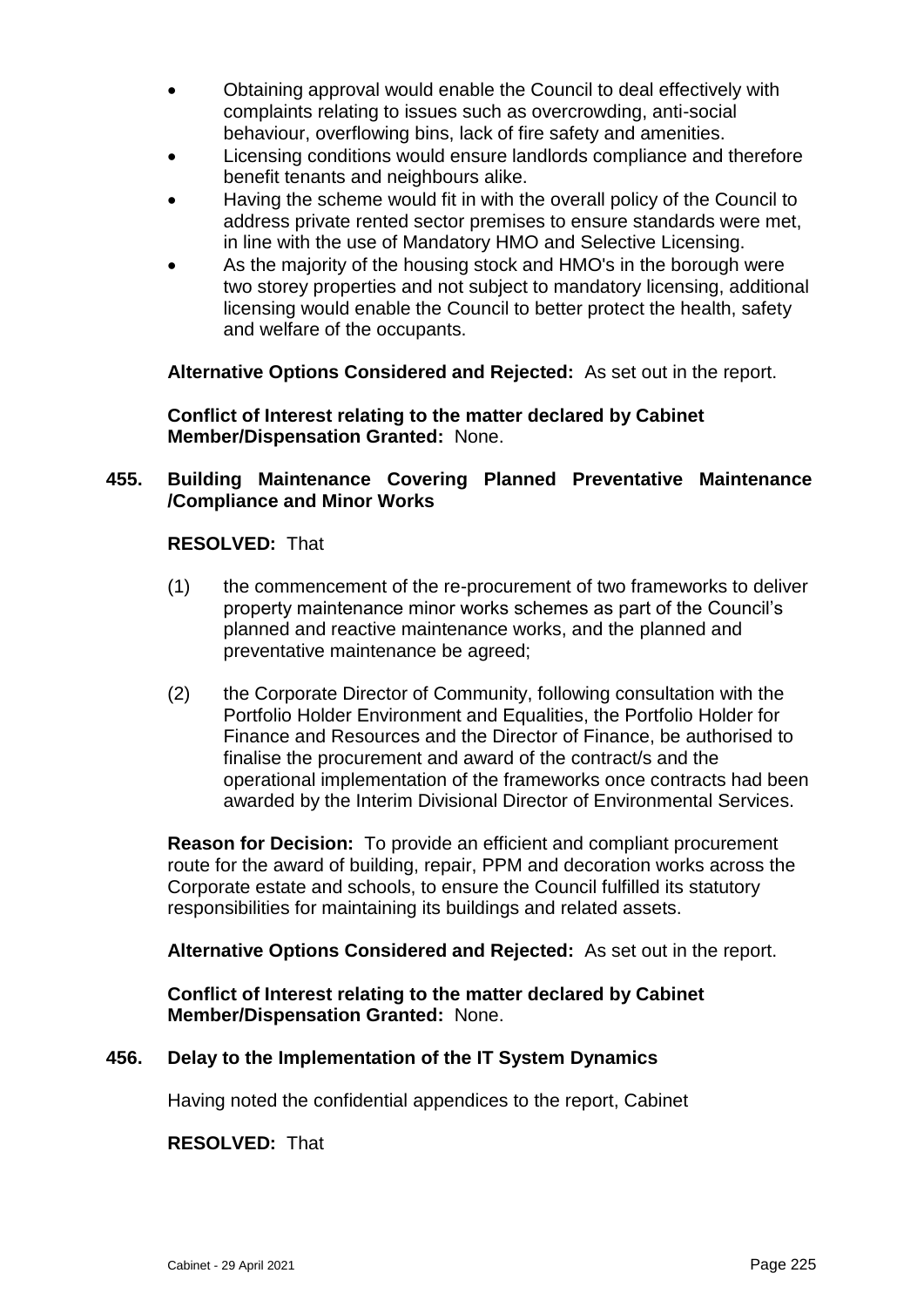- (1) the additional capital spend of £850,000 on the Dynamics programme in 2021/22 be approved.
- (2) the addition of £850k to the Dynamics Capital Budget in 2021/22 funded by a virement from the Resources ICT Capital Programme of £85k, plus virements totalling £765k from schemes which had underspent in the 2020/21 Capital Programme, be agreed;
- (3) the appointment of Price Waterhouse Cooper(PwC) as the Council's Dynamics post implementation support and development provider for a period of 2 years be approved (the cost, as set out in Appendix 2 of the officer report would be funded from the existing ICT revenue budget and phase 2 of the Dynamics Capital Programme in 2021/22. The twoyear extension, variation and increase in contract value of the existing contract with PwC was the maximum period permissible under the terms of the existing contract. This would allow work to continue that was required to 'Go Live' and agree the maximum period of post implementation support as per this recommendation.)

**Reason for Decision:** The Council has had to divert significant resource and focus onto its response to the Covid-19 pandemic. It was hoped that even with these constraints the Council could complete the introduction of the Dynamics system on time. Up until the end of last year, the programme had been on track for completion by April 2021.

However, the most recent lockdown and its associated additional workload had diverted too much resource and focus to an already stretched programme and a delay to the implementation date was inevitable. The programme has been re-planned to complete in July 2021 and there were costs associated with this delay. Although these had been minimised, several essential resources were required to continue the programme and so reduce risks, and to undertake additional tasks that were necessary because of the delay. The additional cost of these resources was £850,000.

Post implementation application support was needed for the Dynamics system. The Council had conducted a soft market testing exercise and determined that PwC offered the best value for money at lowest operational risk over a 2-year term. After 2 years the Council intends to be self-sufficient and would not require a support contract of this type.

**Alternative Options Considered and Rejected:** As set out in the report.

**Conflict of Interest relating to the matter declared by Cabinet Member/Dispensation Granted:** None.

# **457. Exclusion of the Press and Public**

**RESOLVED:** That the press and public be excluded from the meeting for the following item for the reasons set out below: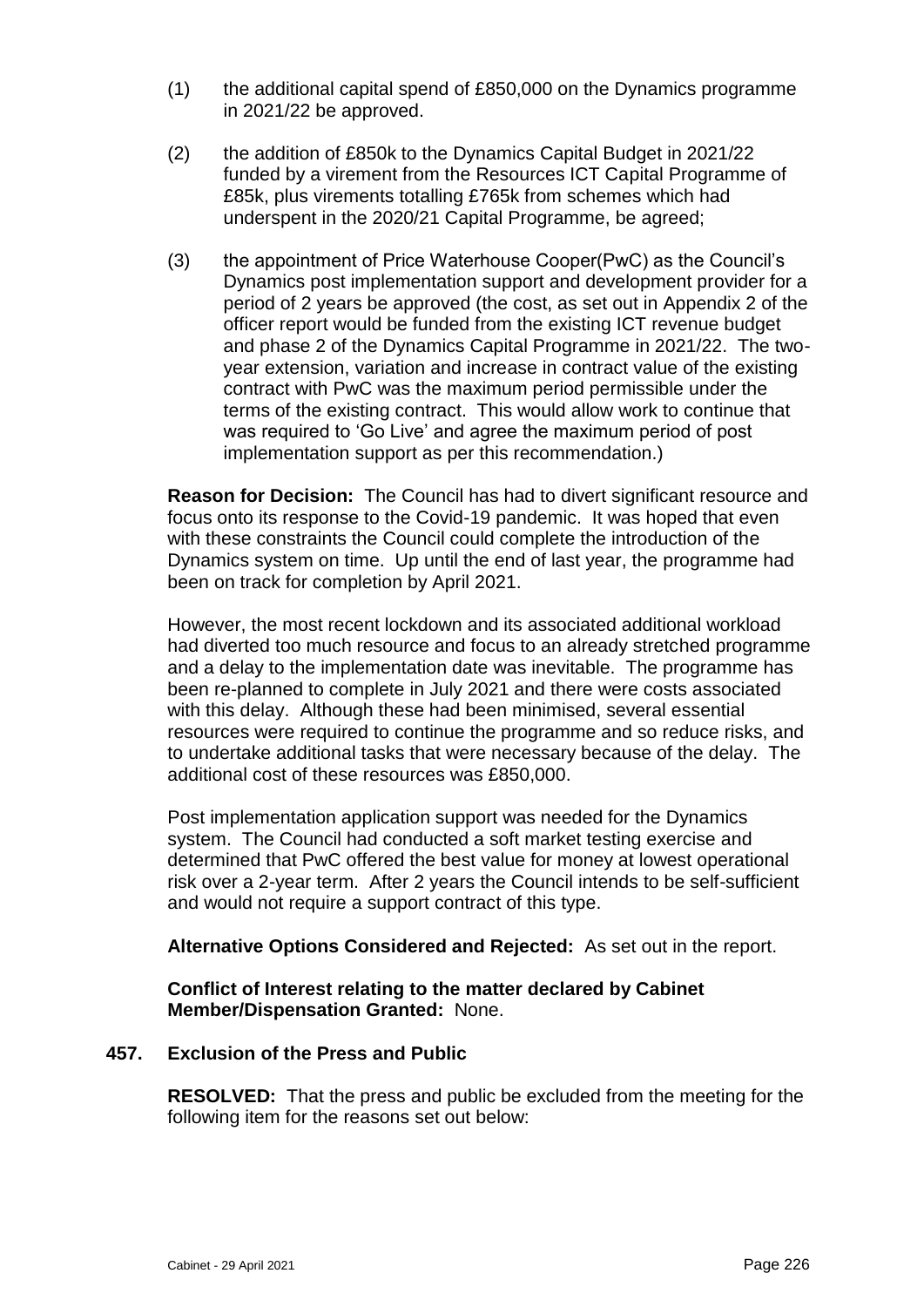| Agenda<br>Item No | Title                                      |                 | Description of Exempt Information                                                                                                                          |
|-------------------|--------------------------------------------|-----------------|------------------------------------------------------------------------------------------------------------------------------------------------------------|
| 16.               | Leisure<br><b>Future</b><br><b>Options</b> | <b>Delivery</b> | Contract – Information relating to the financial or<br>business affairs of any particular<br>person (including the authority holding<br>that information). |
|                   |                                            |                 | Information in respect of which a claim<br>to logal professional privilege could be                                                                        |

to legal professional privilege could be maintained in legal proceedings.

## **458. Leisure Contract - Future Delivery Options**

Cabinet considered a confidential report relating to the Council's leisure contract delivery options. Having noted the confidential information contained in the report and accompanying appendices, Cabinet

## **RESOLVED:** That

- (1) the recommended option A in relation to the future delivery of the leisure contract, as detailed in the officer report, be approved;
- (2) the Corporate Director for Community and the Director of Finance, following consultation with the Portfolio Holder for Regeneration, Planning and Employment and Portfolio Holder for Finance and Resources be authorised to enter into a funding agreement under a Contract Deed of Variation with Sports and Leisure Management (SLM) Ltd of up to [the maximum amount set out in the confidential report] for the period April 2021 to March 2022, with the exact funding representing the actual deficit to be agreed separately for each month under open book accounting from April 2021 to March 2022, in light of the impact of the Covid-19 (Coronavirus) pandemic;
- (3) the Corporate Director of Community, following consultation with the Portfolio Holder for Business, Property and Leisure, and the Portfolio Holder for Finance and Resources be authorised to enter into and sign of the Leisure Contract Deed of Variation(s) with Sports and Leisure Management (SLM) Ltd, and to take any further actions necessary to complete the revised contractual agreement(s) with SLM.

**Reason for Decision:** To ensure that the Council's leisure contractor, Sports and Leisure Management (SLM) Ltd re-opened Harrow Leisure Centre, Hatch End Swimming Pool, and Bannister Sports Centre as soon as possible, and when it was safe to do so following government approval to re-open leisure facilities that had been closed due to the Covid-19 (Coronavirus) pandemic, and for SLM to then continue to operate Harrow's leisure facilities during ongoing restrictions due to the pandemic.

**Alternative Options Considered and Rejected:** As set out in the report.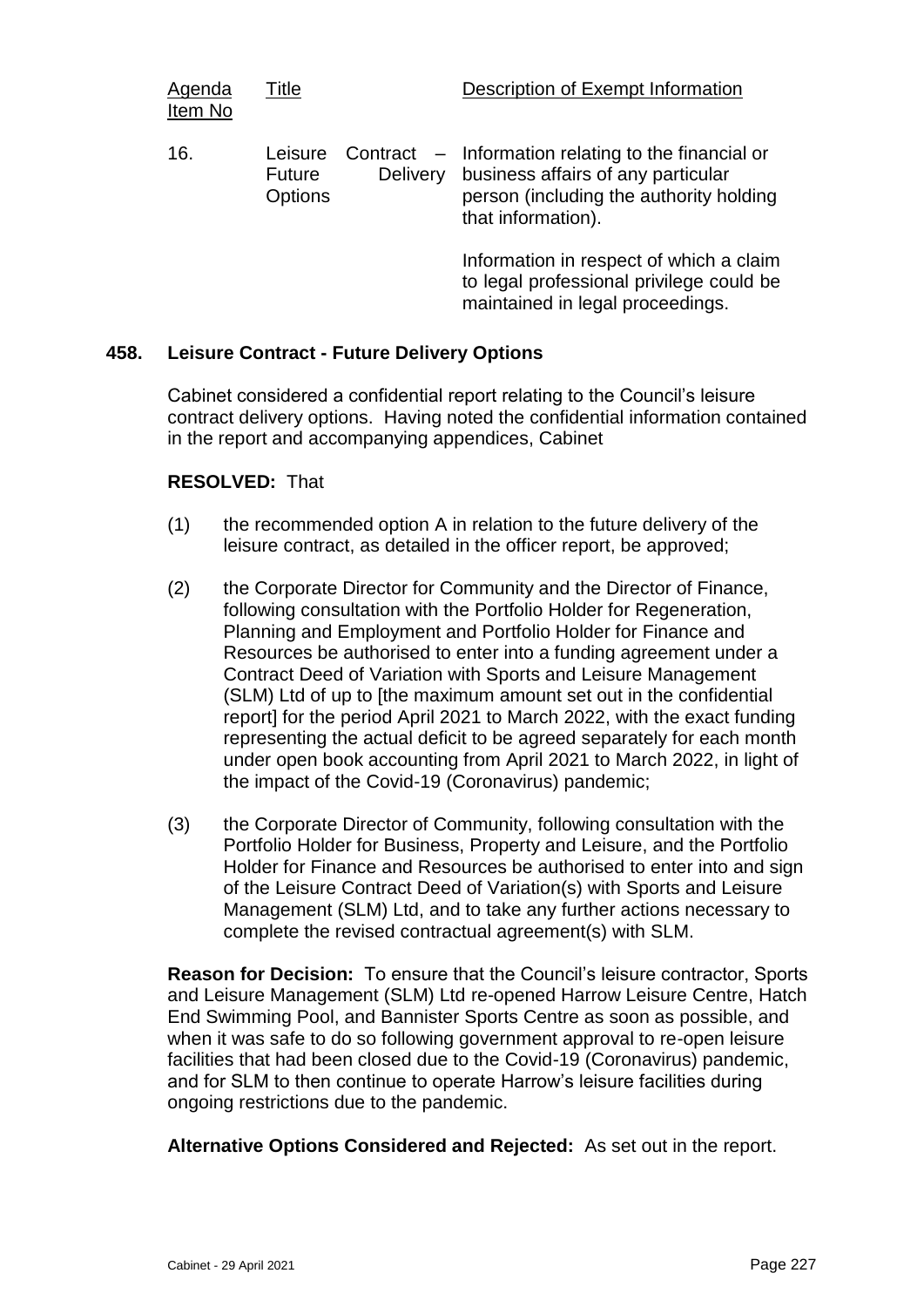#### **Conflict of Interest relating to the matter declared by Cabinet Member/Dispensation Granted:** None.

[Call-in did not apply to the resolutions above as a waiver of call-in had been obtained by the Chair of the Overview and Scrutiny Committee for the reasons set out in the published public notice].

# **459. Delay to the Implementation of the IT System Dynamics**

See Minute 456.

(Note: The meeting, having commenced at 6.30 pm, closed at 8.26 pm).

Proper Officer